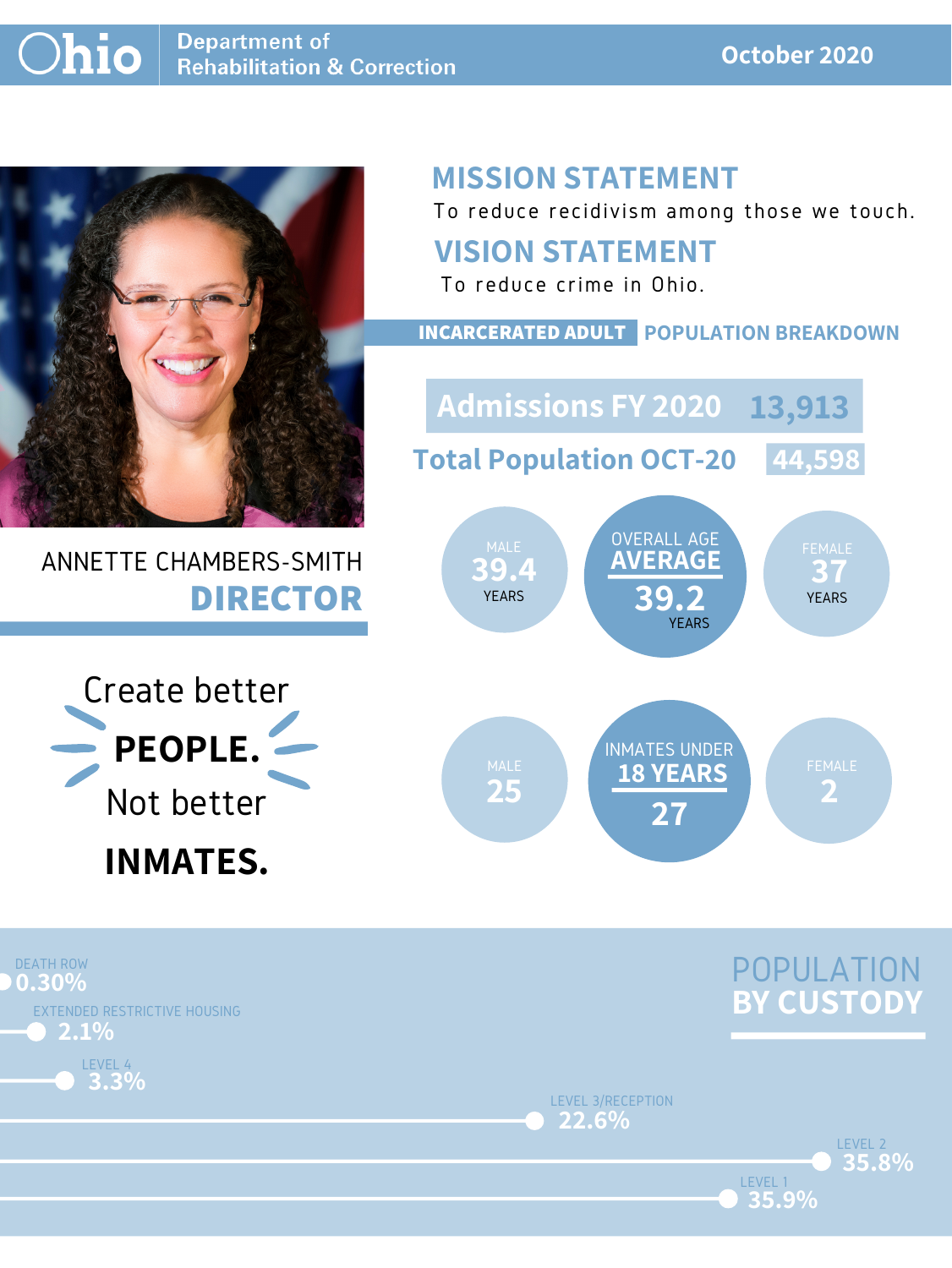#### Other Race 1,546







# INMATE RELEASES

| Total FY 2020                              | 21,747 |
|--------------------------------------------|--------|
| <b>Releases to Supervision</b>             | 16,588 |
| To Parole                                  | 303    |
| To Post Release Control                    | 10,481 |
| To Transitional Control/Treatment Transfer | 3,719  |
|                                            | 2,085  |
| <b>Releases Without Supervision</b>        | 5,136  |
| Miscellaneous Releases                     | 23     |
| *Excludes Deaths                           |        |



Executions Since February 1999 Executions Calendar Year to Date **0 56**

#### **Monthly Community Supervision Count**

| <b>Community Control</b>    | 4,543  |
|-----------------------------|--------|
| <b>Interstate Compact</b>   | 3,784  |
| <b>Intervention in Lieu</b> | 702    |
| <b>Judicial Release</b>     | 718    |
| <b>PRC/Parole</b>           | 21,757 |

### **Staff Profile** Total Staff **12,002**

## Total Corrections Officers (CO) Inmate To Correction Officer Ratio **6,490 6.1:1**

Total Parole Officers (PO)

**524**